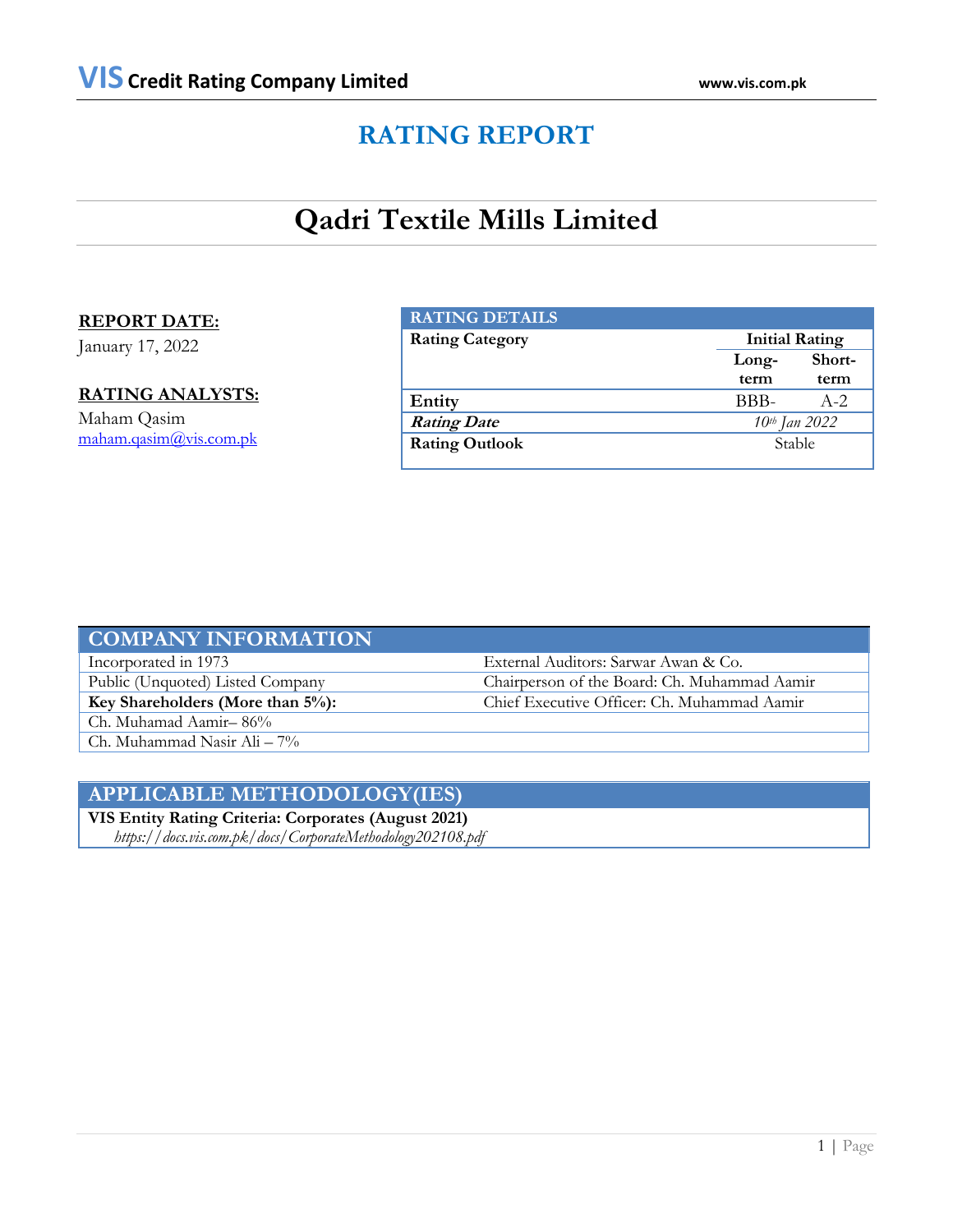## **Qadri Textile Mills Limited**

#### **OVERVIEW OF THE INSTITUTION RATING RATIONALE**

### **Rating Rationale**

Qadri Textile Mills Limited (QTML) is engaged in the business of manufacturing, selling, buying and dealing in all types of yarn including different counts of blended yarn.

### **Financial Snapshot**

**Total Equity:** end-FY21: Rs. 711.4; end-FY20: Rs. 722.2m; end-FY19: Rs. 711.3m

**Assets:** end-FY21: Rs. 1.6b; end-FY20: Rs. 1.4b; end-FY19: Rs. 1.4b

**Profit After Tax**: FY21: Rs. 26.3m; FY20: Rs. 19.4m; FY19: Rs. 0.65m

Qadri Textile Mills Limited (QTML) is a spinning company with main shareholding vested with the sponsoring family. The assigned ratings factor in high cyclicality and competitive intensity for spinning segment along with volatility in cotton prices which translate into moderate to high business risk profile. On the other hand, holistically business risk profile of the textile industry is supported by stable and growing demand. Ratings also incorporate financial risk profile marked by stagnant revenues, thin gross and net margins and nominal core equity. The ratings incorporate sound liquidity profile underpinned by sizable coverages. However, current ratio needs improvement in line with rating benchmarks. The company has a conservative capital structure with no reliance on long-term borrowings; moreover, the utilization of short-term funding was also largely tapered off during the review period owing to advances from customers largely funding the working capital requirements; as a result, gearing has improved significantly while the debt leverage was recorded higher during the review period. Further, owing to reduction in benchmark rates, a trend which has now reversed, the financing cost for the company had reduced, reflecting positively on the bottom line in the outgoing period. However, the ratings remain sensitive to lack of revenue diversification and limited scale of operations. The management's focus on improving the quality of yarn with procurement of three drawing frames during the rating horizon is likely to positive reflect in the company's margins. Nevertheless, on account of nominal funding to be procured for the capex, gearing is expected to remain on a lower side. The ratings remain dependent on improvement of business margins through operational efficiencies, prudent management of working capital cycle and maintenance of leverage indicators at around current levels. The ratings are based on management accounts for the outgoing year.

QTML is a medium size spinning unit with 45,000 spindles; the shareholding of the company is vested with the sponsoring family. The primarily business of the company is production and sale of different counts of yarn ranging from 30 to 52. The capacity utilization for FY21 was recorded lower at 28.5% (FY20: 44.4%) owing to stoppage for normal maintenance, supply and demand situation in the market and interruption of electrical supply. The plant capacity and actual production is tabulated below:

|                                                           | FY20       | <b>FY21</b> |
|-----------------------------------------------------------|------------|-------------|
| Installed Capacity after conversion into 20s count        | 11,430,720 | 11,430,720  |
| Actual Production of varn after conversion into 20s count | 5,058,608  | 3,261,946   |
| Capacity Utilization                                      | $44.4\%$   | 28.5%       |

**Local Spinning Segment during COVID-19:** The coronavirus pandemic led to 3% drop in global trade volumes in the 1QFY20 according to United Nations conference on Trade and Development forecasts. Given most of the textile companies in Pakistan are heavily reliant on local cotton produce; the supply side risk was largely curtailed. However, due to the heavy rainfall and pest attack, cotton crop was badly damaged and the same was reported at a multi-year low. Subsequently, reduction in local cotton production pushed the cotton prices to 11 year high in Feb'21. Movement in cotton prices and cotton crop levels drives performance of spinning sector players; the same have depicted seasonality historically. The increase in global demand for value-added textile products coupled with diversion of orders to Pakistan from competing neighboring countries on account of more severe pandemic situation prevalent supports the business risk environment for local spinning units.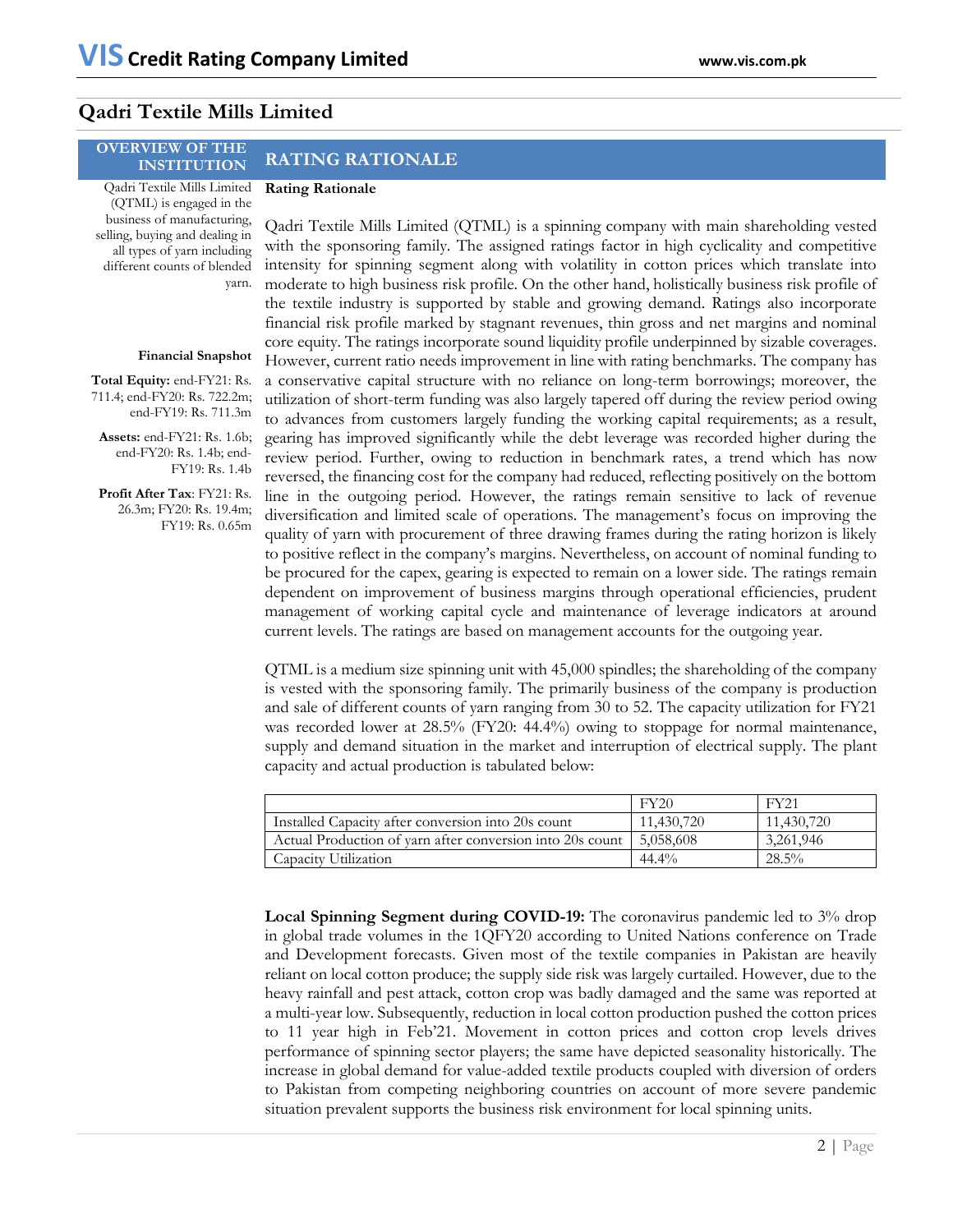The business environment for textile spinning improved considerably in 2HFY21 due to resurgence in demand following easing of COVID-19 related lockdowns globally. Raw material prices along with many other commodities increased from the low levels seen last year, which in turn increased yarn prices. With higher international demand for Pakistani Textiles along with favorable government policies, large capacity enhancement projects in the downstream textile industry are expected, which will further strengthen demand for yarn. Going forward, the improvement in margins for the spinning segment will remain contingent on investment in technology and capital expansion to reap economies of scale.

**Topline remained stagnant during the outgoing year:** Sales of the company remained stagnant at Rs.1.3b (FY20: Rs. 1.3b) during FY21 owing to decline in quantity of yarn sold to 3.43m kgs of yarn during FY21 as opposed 3.75m kgs in the preceding year. Although the company was able to reap higher average prices of yarn at Rs. 376.2/kg (FY20: Rs. 346.2/kg) during FY21, the same did not translate into higher topline owing to reduction in volumetric sales. Moreover, despite increase in better yarn prices fetched during the outgoing year the gross margins dipped to 5.4% (FY20: 6.1%) owing to higher fuel & power expenses incurred during FY21; although the absolute increase to Rs. 383.7m (FY20: Rs. 296.1m) does not seem profound; however, the increase in relation to sales revenue and reduced production during FY21 is substantial. On the other hand, the average procurement price of cotton was reported lower at Rs. 197.9/kg during FY21 as compared to Rs. 204.3m in the previous year. The operating expenses including administrative and selling & distribution expenses were recorded slightly higher at Rs. 18.8m during FY21 vis-à-vis Rs. 16.5m in FY20 on account of increase in employee related cost in line with annual salary increments coupled with higher average headcount of 266 (FY20: 252) during the outgoing year. On the other hand, the finance cost reduced to Rs. 12.3m (FY20: Rs. 30.9m) during FY21 in the line with benchmark rates being at the very bottom end of the spectrum coupled with reduced utilization of shortterm borrowings during the period under review. There was no other income booked during FY21. Despite stagnant timeline and slash in margins, QTML reported higher profit after tax amounting to 26.3m (FY20: Rs.19.4m) during FY21 on account of reductional of financial expense. Going forward, the management projects to close FY22 with a topline of Rs. 1.8b; VIS expects that the target is realistic and achievable given Rs. 900.0m revenue was booked in HY22.

**Liquidity position exhibited slight improvement:** Liquidity profile of the company has exhibited positive trajectory with nominal improvement of Funds from Operations (FFO) to Rs. 53.6m (FY20: Rs. 43.4m) during FY21 owing to higher profitability metrics coupled with reduced financial and taxation expense paid during the outgoing year. As a result of the same coupled with reduced utilization of short-term borrowings, FFO to total debt was recorded significantly higher at 0.63x (FY20: 0.24x) at end-FY21. On the other hand, the company has long-term debt free balance sheet therefore FFO to long-term debt was not calculated. In addition, given there was no long-term repayment made during FY21 in comparison to longterm borrowing of Rs. 13.1m returned during the preceding year, the debt service coverage improved and was sizable at 4.10x (FY20: 1.68x); the same depicts that the company is comfortably placed to meet its contractual obligations due in one year. Stock in trade increased to Rs. 170.0b (end-FY20: Rs. 129.8m) at end-FY21on account of sizable raw material inventory held to meet forecasted demand; the same is linked with projected growth in scale of business operations. Further, trade debts also increased during the outgoing year owing to relaxed terms extended to customers to improve market penetration. Although, trade debts are considered good by the management with expected recovery of 99% of receivables; however, due to 10% of receivables being overdue for more than three years VIS believes that stringent checks on receivable recovery coupled with stricter credit policy should be placed to avoid credit losses in the future. Loans and advances increased to Rs. 27.7m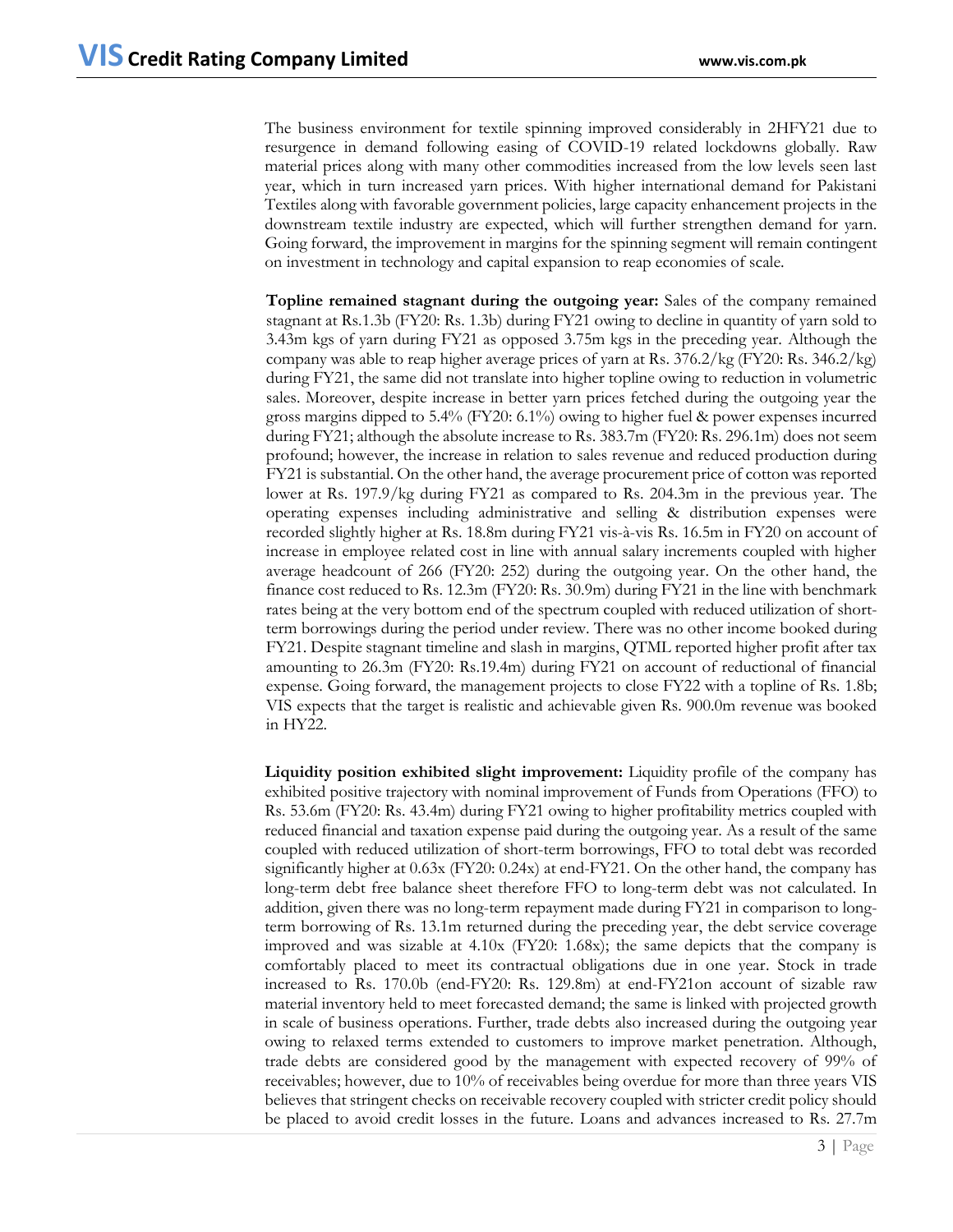(FY20: Rs. 10.6m) during FY21 primarily owing to higher advances extended to suppliers; the amounts are non-adjustable and are refundable after the contract with the supplier is concluded. In addition, trade deposits and prepayments were also recorded higher at Rs. 9.2m (FY20: Rs. 0.4m) on account of higher value LCs open amounting to Rs. 8.7m (FY20: nil) pertaining to increased quantum of cotton import. Further, liquidity of the company is impacted due to sizable tax refunds amounting to Rs. 49.1m (FY20: Rs. 37.4m) due from government at end-FY21; the company is unable to rectify the situation given it is an exogenous factor and inherent in the local textile industry. On the other hand, trade payables of the company also increased sizably to Rs. 593.7m (FY20: Rs. 224.1m) in line with substantial advances amounting to Rs. 316.8m (FY20: Rs. 13.5m) procured from customers; the same will get adjusted against sale of goods. Moreover, no payable is overdue for more than one-year. As a result of exponential growth in trade payables, current ratio was recorded lower at 1.08x (FY20: 2.21x) at end-FY21.

**Long-term debt-free capital structure:** Tier-1 equity of the company reduced to Rs. 711.4m (FY20: Rs. 722.2m) at end-FY21 owing to reduction in revaluation surplus on fixed assets. On the other hand, tier-1 equity despite withdrawal of Rs. 40.0m sponsor loan increased to Rs. 255.0m (FY20: Rs. 249.1m) during FY21 owing to internal capital generation. The company has zero reliance on long-term debt therefore debt profile of the company only comprises short-term borrowings. With payables largely financing debt receivables, shortterm borrowings of the company decreased sizably to 85.0m (FY20: Rs. 180.4m) by end-FY21. These facilities primarily include cash finance (CF) and LC sight facilities aggregating to Rs. 173.7m and are secured against pledge/hypothecation of ginned cotton, cotton/polyester bales, yarn stock, mortgage on property and personal guarantees of directors of the company. The facilities are locked in at a markup arrangement ranging from of 6M-KIBOR+ 4.5% and 1M-KIBOR+ 5.5%. In line with sizable decrease in short-term funding obtained, gearing improved to 0.33x (FY20: 0.72x) by end-FY21. However, on the other hand debt leverage exhibited an increasing trend with the same recorded higher at 3.62x (FY20: 2.65x) in line with significant increase in trade receivables owing to advances procured from customers; the same is likely to self-correct once the advances are adjusted against sale of goods. Furthermore, the company has plan to obtain long-term debt amounting to Rs. 23.0m during FY23 for expected capital expenditure on procurement of three drawing frames; the shipment is projected to be received by end-Novc'23 while the equipment will begin operation by end-HY23. The aforementioned capex will not increase the production capacity; however, improve the quality of output by adding more strength to yarn produced; the same is expected to provide positive impetus to margins. The leverage indicators are expected to remain around current levels as the increase in borrowings is expected to be off-set by retained earnings of FY22 and FY23.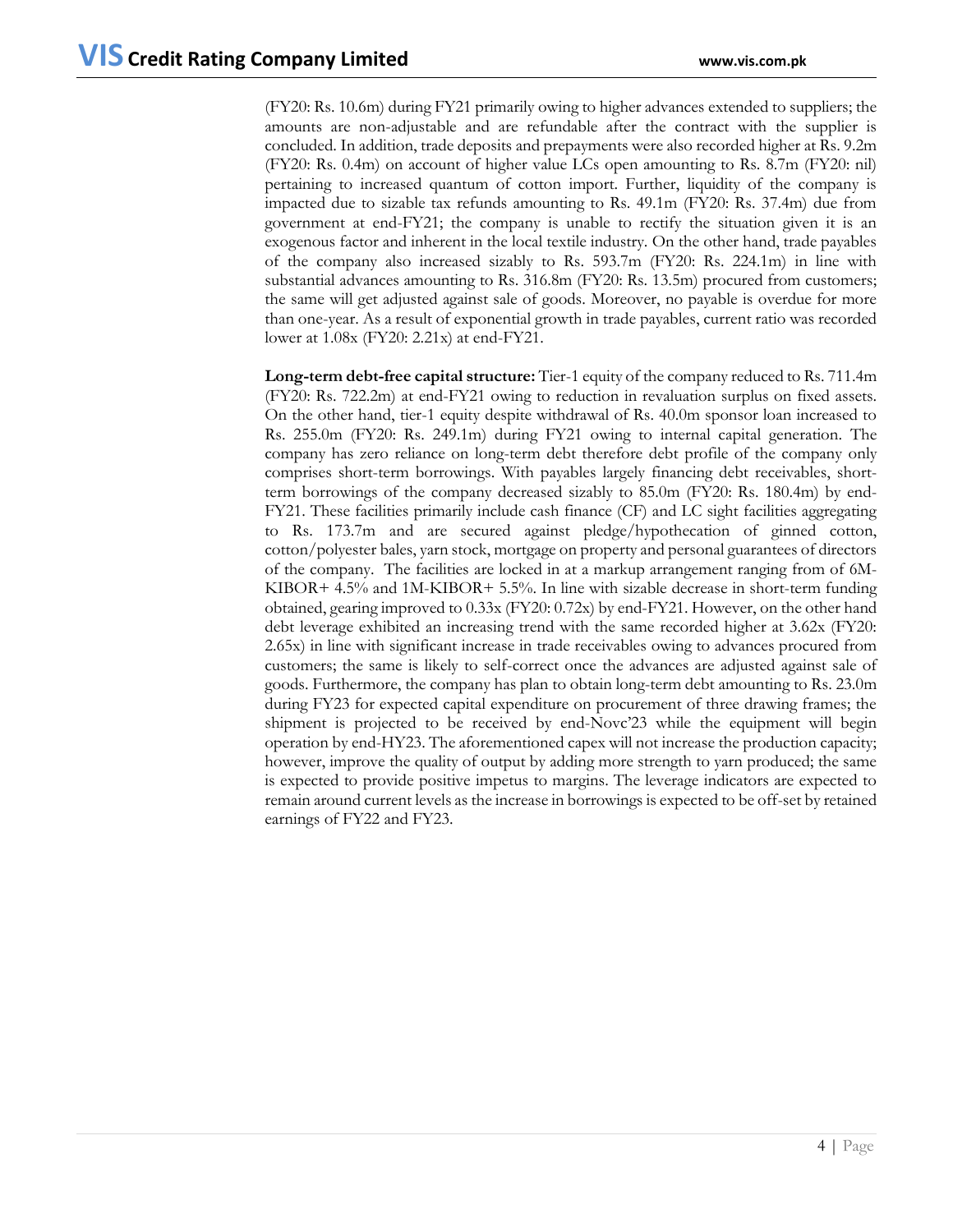| <b>Qadri Textile Mills Limited</b> (Rs. in million) |                           |                      | <b>Annexure I</b> |
|-----------------------------------------------------|---------------------------|----------------------|-------------------|
| <b>BALANCE SHEET</b>                                | June 30, 2019             | <b>June 30, 2020</b> |                   |
| <b>Non-Current Assets</b>                           | 884.6<br>918.8            |                      | 871.5             |
| Stock-in-Trade                                      | 63.7                      | 129.8                |                   |
| <b>Trade Debts</b>                                  | 126.5                     | 284.2                | 419.2             |
| Loans & Advances                                    | 14.5                      | 10.6                 | 27.7              |
| <b>Trade Deposits &amp; Prepayments</b>             | 0.4<br>0.4                |                      | 9.2               |
| <b>Tax Refunds from Government</b>                  | 22.7<br>37.4              |                      | 49.2              |
| <b>Cash &amp; Bank Balances</b>                     | 206.5<br>7.8              |                      | 37.2              |
| <b>Total Assets</b>                                 | 1,364.9                   | 1,634.4              |                   |
| <b>Trade and Other Payables</b>                     | 1,381.4<br>181.0<br>224.1 |                      | 593.7             |
| <b>Short Term Borrowings</b>                        | 198.6                     | 180.4                | 85.0              |
| <b>Long Term Borrowings</b>                         | 13.1                      |                      |                   |
| <b>Total Borrowings</b>                             | 211.6                     | 180.4                | 85.0              |
| <b>Total Liabilities</b>                            | 653.5                     | 659.2                | 923.0             |
| Paid Up Capital                                     | 79.4<br>79.4              |                      | 79.4              |
| <b>Core Equity</b>                                  | 220.5<br>249.1            |                      | 255.0             |
| <b>Total Equity</b>                                 | 711.3<br>722.2            |                      | 711.4             |
|                                                     |                           |                      |                   |
|                                                     |                           |                      |                   |
| <b>INCOME STATEMENT</b>                             | une 30, 2019              | une 30, 2020         | une 30, 2021      |
| <b>Net Sales</b>                                    | 1,449.7                   | 1,229.0              | 1,293.0           |
| <b>Gross Profit</b>                                 | 55.0                      | 79.8                 | 70.5              |
| <b>Operating Profit</b>                             | 41.4                      | 63.2                 | 51.7              |
| <b>Profit Before Tax</b>                            | 13.8                      | 39.4                 | 32.3              |
| Profit After Tax                                    | 0.65                      | 19.4                 | 26.3              |
| <b>FFO</b>                                          | 47.9                      | 43.4                 | 53.6              |
| <b>RATIO ANALYSIS</b>                               | June 30, 2019             | June 30, 2020        | June 30, 2021     |
| Gross Margin (%)                                    | 3.8                       | 6.1                  | 5.4               |
| Net Margin (%)                                      | 1.3                       | 1.5                  | 2.0               |
| Current Ratio (x)                                   | 1.87                      | 2.21                 | 1.08              |
| FFO to Total Debt (x)                               | 0.23                      | 0.24                 | 0.63              |
| FFO to Long Term Debt (x)                           | 3.66                      |                      |                   |
| Debt Service Coverage Ratio (x)                     | 1.96                      | 1.68                 | 4.10              |
| ROAA $(%)$                                          | 1.4                       | 1.4                  | 1.7               |
| ROAE $(\% )$                                        | $\!\!\!\!\!8.8$           | 8.3                  | 10.4              |
| Gearing (x)                                         | 0.96                      | 0.72                 | 0.33              |
| Debt Leverage (x)                                   | 2.96                      | 2.65                 | 3.62              |
| Stock+ Trade debts/ Short-term<br>Borrowings (x)    | 0.96                      | 2.29                 | 6.93              |

*(\*) FY21 are unaudited management accounts*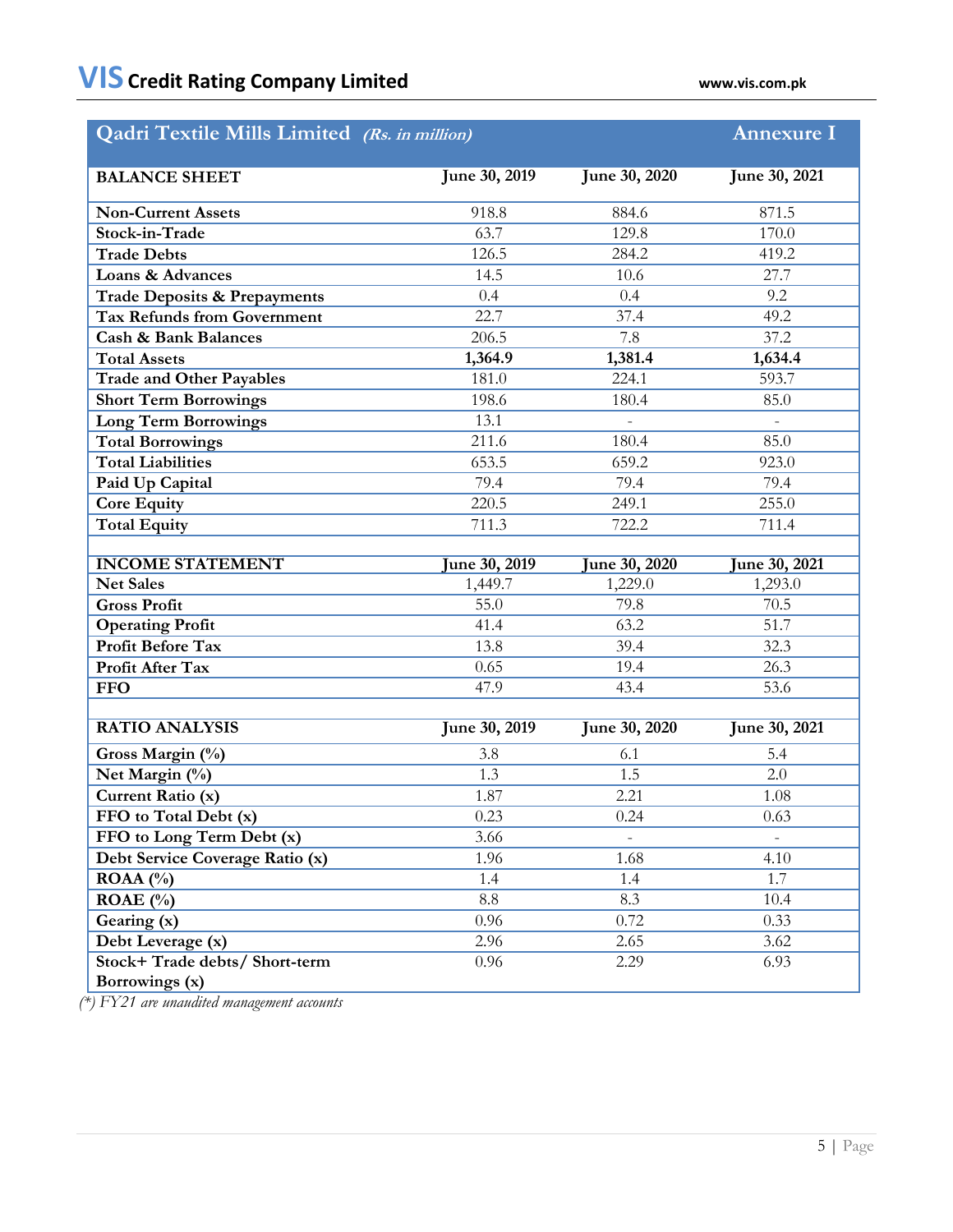## **ISSUE/ISSUER RATING SCALE & DEFINITIONS Appendix II**

# VIS Credit Rating Company Limited

### RATING SCALE & DEFINITIONS: ISSUES / ISSUERS

#### **Medium to Long-Term**

Highest credit quality; the risk factors are negligible, being only slightly more than for risk-free Government of Pakistan's debt.

#### AA+, AA, AA-

High credit quality; Protection factors are strong. Risk is modest but may vary slightly from time to time because of economic conditions.

#### $A + A$ .  $A -$

Good credit quality; Protection factors are adequate. Risk factors may vary with possible changes in the economy.

#### BBB+ BBB BBB-

Adequate credit quality; Protection factors are reasonable and sufficient. Risk factors are considered variable if changes occur in the economy.

#### **BB+ BB BB-**

Obligations deemed likely to be met. Protection factors are capable of weakening if changes occur in the economy. Overall quality may move up or down frequently within this category.

#### B+ B B-

Obligations deemed less likely to be met. Protection factors are capable of fluctuating widely if changes occur in the economy. Overall quality may move up or down frequently within this category or into higher or lower rating grade.

#### ccc

Considerable uncertainty exists towards meeting the obligations. Protection factors are scarce and risk may be substantial.

 $_{cc}$ 

A high default risk

C

A very high default risk

Đ

Defaulted obligations

Rating Watch: VIS places entities and issues on 'Rating Watch' when it deems that there are conditions present that necessitate re-evaluation of the assigned rating(s). Refer to our 'Criteria for Rating Watch' for details. www.vis.com.pk/images/criteria\_watch. pdf

Rating Outlooks: The three outlooks 'Positive', 'Stable' and 'Negative' qualify the potential direction of the assigned rating(s). An outlook is not necessarily a precursor of a rating change. Refer to our 'Criteria for Rating Outlook' for details.www.vis.com.pk/ images/criteria outlook.pdf

(SO) Rating: A suffix (SO) is added to the ratings of 'structured' securities where the servicing of debt and related obligations is backed by some sort of financial assets and/or credit support from a third party to the transaction. The suffix (SO), abbreviated for 'structured obligation', denotes that the rating has been achieved on grounds of the structure backing the transaction that enhanced the credit quality of the securities and not on the basis of the credit quality of the issuing entity alone.

#### Short-Term

#### $A - 1 +$

Highest certainty of timely payment; Short-term liquidity, including internal operating factors and /or access to alternative sources of funds, is outstanding and safety is just below risk free Government of Pakistan's short-term obligations.

#### $4 - 1$

High certainty of timely payment; Liquidity factors are excellent and supported by good fundamental protection factors. Risk factors are minor.

#### $A - 2$

Good certainty of timely payment. Liquidity factors and company fundamentals are sound. Access to capital markets is good. Risk factors are small.

#### $4 - 3$

Satisfactory liquidity and other protection factors qualify entities / issues as to investment grade. Risk factors are larger and subject to more variation. Nevertheless, timely payment is expected.

Speculative investment characteristics; Liquidity may not be sufficient to ensure timely payment of obligations.

#### ċ

Capacity for timely payment of obligations is doubtful.

(blr) Rating: A suffix (blr) is added to the ratings of a particular banking facility obtained by the borrower from a financial institution. The suffix (bir), abbreviated for 'bank loan rating' denotes that the rating is based on the credit quality of the entity and security structure of the facility.

'p' Rating: A 'p' rating is assigned to entities, where the management has not requested a rating, however, agrees to provide informational support. A 'p' rating is shown with a 'p' subscript and is publicly disclosed. It is not modified by a plus (+) or a minus (-) sign which indicates relative standing within a rating category. Outlook is not assigned to these ratings. Refer to our 'Policy for Private Ratings' for details. www.vis.com.pk/images/ policy ratings pdf

'SD' Rating: An 'SD' rating is assigned when VIS believes that the ratee has selectively defaulted on a specific issue or obligation but it will continue to meet its payment obligations on other issues or obligations in a timely manner.